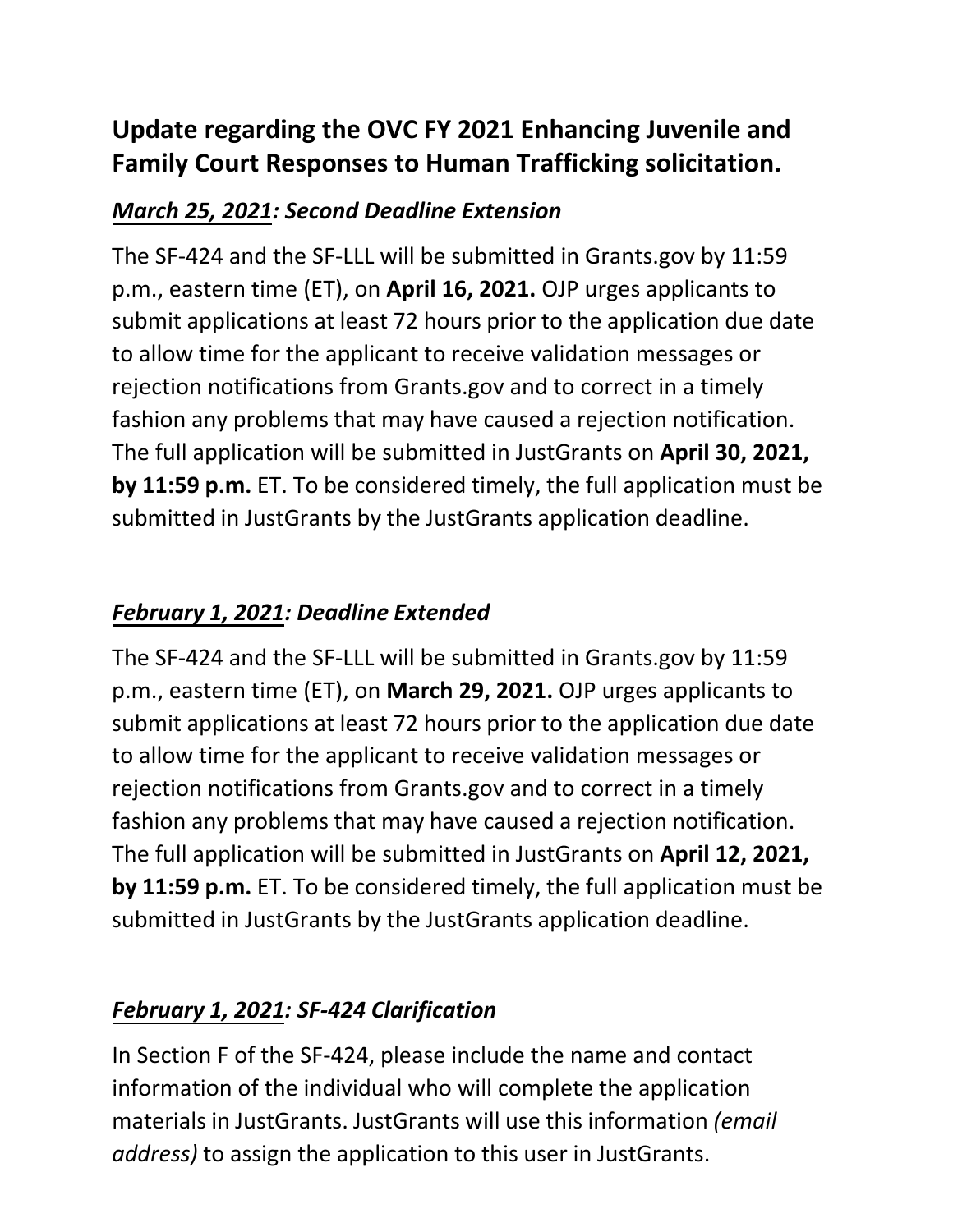

## <span id="page-1-0"></span>**OVC FY 2021 Enhancing Juvenile and Family Court Responses to Human Trafficking**

| Assistance Listing Number #             | 16.320                   |
|-----------------------------------------|--------------------------|
| <b>Grants.gov Opportunity Number:</b>   | O-OVC-2021-60014         |
| <b>Solicitation Release Date:</b>       | January 15, 2021 1:00 PM |
| Version:                                | 5                        |
| <b>Grants.gov Deadline:</b>             | April 16, 2021 11:59 PM  |
| <b>Application JustGrants Deadline:</b> | April 30, 2021 11:59 PM  |

#### **Overview**

The [U.S. Department of Justice](https://www.usdoj.gov/) (DOJ), [Office of Justice Programs](https://www.ojp.usdoj.gov/) (OJP), [Office for Victims of Crime](https://ovc.ojp.gov/) (OVC) is seeking applications for funding for the fiscal year (FY) 2021 Enhancing Juvenile and Family Court Responses to Human Trafficking program. This program furthers the Department's mission by combating victimization, including human trafficking.

This solicitation incorporates the <u>OJP Grant Application Resource Guide</u> by reference. The [OJP Grant Application Resource Guide](https://www.ojp.gov/funding/Apply/Resources/Grant-App-Resource-Guide.htm) provides guidance to applicants<br>on how to prepare and submit applicationsfor funding to OJP.

#### **Solicitation Categories**

| <b>Competition ID</b>                  | Category *                                                   | Number of Awards Dollar Amount for Award |                  | Performance Start Date erformance Duration (Months) |
|----------------------------------------|--------------------------------------------------------------|------------------------------------------|------------------|-----------------------------------------------------|
|                                        |                                                              |                                          |                  |                                                     |
|                                        |                                                              |                                          |                  |                                                     |
| C-OVC-2021-00014-PROD 1: Project Sites |                                                              | \$450,000.00                             | 10/1/21 12:00 AM | <b>36</b>                                           |
|                                        |                                                              |                                          |                  |                                                     |
|                                        |                                                              |                                          |                  |                                                     |
|                                        | C-OVC-2021-00015-PROD 2: Training and Technical Assistance 1 | \$600,000.00                             | 10/1/21 12:00 AM | 36                                                  |
|                                        |                                                              |                                          |                  |                                                     |
|                                        |                                                              |                                          |                  |                                                     |

#### **Eligible Applicants:**

City or township governments, County governments, For profit organizations other than small businesses, Native American tribal governments (Federally recognized), Native American tribal organizations (other than Federally recognized tribal governments), Nonprofits having a 501(c)(3) status with the IRS, other than institutions of higher education, Public and State controlled institutions of higher education, Small businesses, State governments, Other

#### **Other**

Applicants must meet the eligibility requirements at 22 U.S.C. 7105(b)(2). For purposes of this solicitation, "state" means any state of the United States, the District of Columbia, the Commonwealth of Puerto Rico, the Virgin Islands, Guam, American Samoa, and the Commonwealth of the Northern Mariana Islands.

"For profit organizations other than small businesses" and "small businesses" are eligible to apply only for Category 2 of this solicitation.

To advance Executive Order 13929 Safe Policing for Safe Communities, the Attorney General determined that all state, local, and university or college law enforcement agencies must be certified by an approved independent credentialing body or have started the certification process to be eligible for FY 2021 DOJ discretionary grant funding. To become certified, the law enforcement agency must meet two mandatory conditions: (1) the agency's use of force policies adhere to all applicable federal, state, and local laws; and (2) the agency's use of force policies prohibit chokeholds except in situations where use of deadly force is allowed by<br>Iaw. The certification requirement also applies to on this new certification requirement, please visit<https://cops.usdoj.gov/SafePolicingEO>to access the Standards for Certification on Safe Policing for Safe Communities, Implementation Fact Sheet, and List of Designated Independent Credentialing Bodies.

All recipients and subrecipients (including any for-profit organization) must forgo any profit or management fee.

OVC will consider applications under which two or more entities would carry out the federal award; however, only one entity may be the applicant. Any others must be proposed as subrecipients (subgrantees). The applicant must be the entity that would have primary responsibility for carrying out the award, including<br>administering the funding and managing the entire program. For addit

OVC may make more than one award to a single organization if proposed victim services are in distinct geographic areas.

OVC may elect to fund applications submitted under this FY 2021 solicitation in future fiscal years, dependent on, among other considerations, the merit of the applications and on the availability of appropriations.

## **Contact Information**

For technical assistance with submitting the SF-424 and SF- LLL in [Grants.gov,](https://Grants.gov) contact the [Grants.gov](https://Grants.gov) Customer Support Hotline at 800-518-4726, 606-545-5035,

Page 1 of 11 O-OVC-2021-60014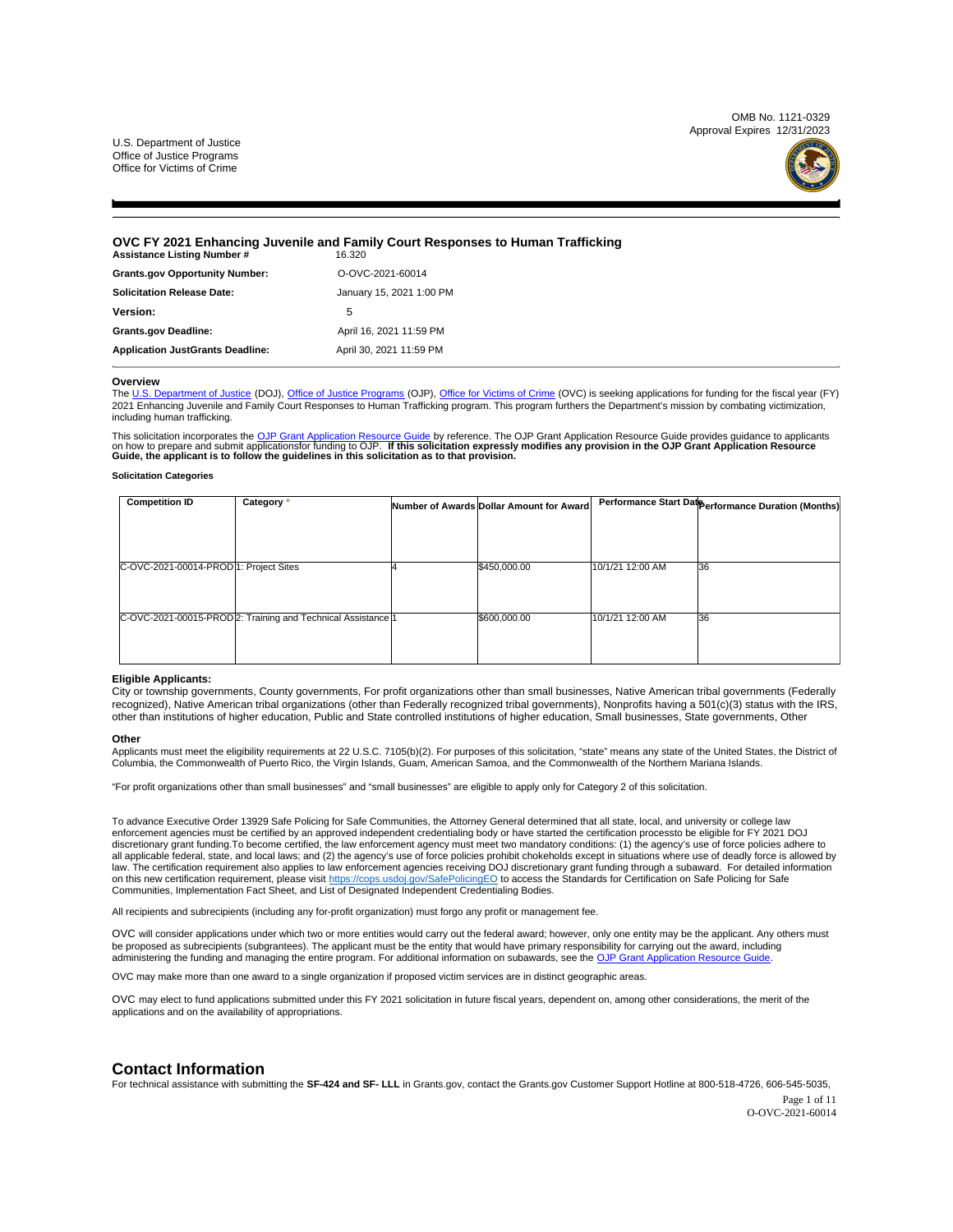at [Grants.gov customer support webpage,](https://www.grants.gov/web/grants/support.html) or email at [support@grants.gov.](http://support@grants.gov.) The [Grants.gov](https://Grants.gov) Support Hotline operates 24 hours a day, 7 days a week, except on federal holidays.

For technical assistance with submitting the **full application** in DOJ's Justice Grants System (JustGrants), contact the JustGrants Service Desk at<br>J<u>ustGrants Support@usdoi gov</u>or at 833-872-5175. The JustGrants Service

An applicant that experiences unforeseen Grants.gov or JustGrants technical issues beyond its control that prevent it from submitting its application by the deadline must email the contact identified below **within 24 hours after the application deadline** to request approval to submit its application after the deadline.

For assistance with any other requirements of this solicitation, contact the Response Center by telephone at 800–851–3420 or TTY: 301–240–6310 (hearing<br>impaired only) or by email at <u>grants@ncjrs.gov</u>. Response Center hour

#### **Submission Information**

In FY 2021, applications will be submitted to DOJ in a **NEW** two-step process.

Step 1: Applicants will submit an SF-424 and an SF-LLL in Grants.gov at [https://www.grants.gov/web/grants/register.html.](https://www.grants.gov/web/grants/register.html) To register in [Grants.gov](https://Grants.gov), applicants will need to obtain a Data Universal Numbering System (DUNS) and System for Award Management (SAM) registration or renewal.

Step 2: Applicants will submit the full application including attachments in JustGrants at [JustGrants.usdoj.gov](https://justicegrants.usdoj.gov/).

To be considered timely, the full application must be submitted in JustGrants by the JustGrants application deadline.

OJP encourages applicants to review, the "How to Apply" section in the [OJP Grant Application Resource Guide.](https://www.ojp.gov/funding/apply/ojp-grant-application-resource-guide#apply)

#### Pre-Application Webinar

OVC will conduct one pre-application webinar during which OVC staff will review the solicitation requirements and conduct a question and answer session with interested potential applicants. Participation is optional. When the webinar has been scheduled, the details and registration information will be available at [https://ovc.ojp.gov/funding/funding-webinars.](https://ovc.ojp.gov/funding/funding-webinars)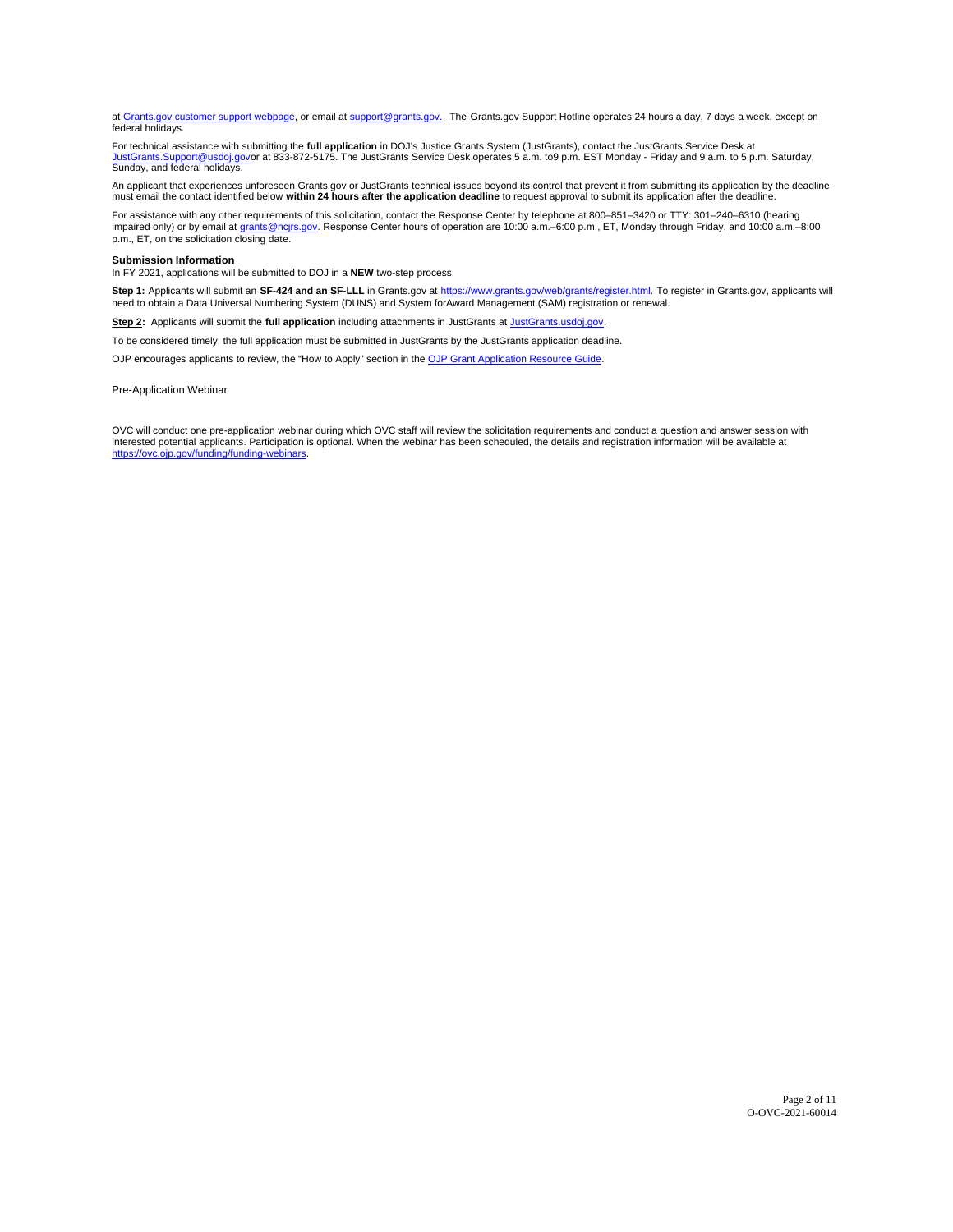## **Contents**

| Contact Information                                                                                                    | $\mathbf{1}$ |
|------------------------------------------------------------------------------------------------------------------------|--------------|
|                                                                                                                        |              |
| <b>Program Description</b>                                                                                             | 4            |
| Overview                                                                                                               | 4            |
| <b>Statutory Authority</b>                                                                                             | 4            |
| Specific Information                                                                                                   | 4            |
| Goals, Objectives, Deliverables, and Timeline                                                                          | 4            |
| Evidence-Based Programs or Practices                                                                                   | 5            |
| Information Regarding Potential Evaluation of Programs and Activities                                                  | 5            |
| Category 1: Mandatory Program Requirements                                                                             | 5            |
| Category 1: Unallowable Costs                                                                                          | 5            |
| Limitation on Use of Funds $(22 U.S.C. 7110(g))$                                                                       | 5            |
| 1. Restriction on programs                                                                                             | 5            |
| 2. Restriction on organizations                                                                                        | 5            |
| <b>Federal Award Information</b>                                                                                       | 5            |
| Awards, Amounts and Durations                                                                                          | 5            |
|                                                                                                                        |              |
| <b>Continuation Funding Intent</b>                                                                                     | 6            |
| Availability of Funds                                                                                                  | 6            |
| <b>Types of Awards</b>                                                                                                 | 6            |
| Financial Management and System of Internal Controls                                                                   | 6            |
| <b>Budget Information</b>                                                                                              | 6            |
| Cost Sharing or Matching Requirement                                                                                   | 6            |
| Pre-agreement Costs (also known as Pre-award Costs)                                                                    | 6            |
| Limitation on Use of Award Funds for Employee Compensation: Waiver                                                     | 6            |
| Prior Approval, Planning, and Reporting of Conference/Meeting/Training Costs                                           | 6            |
| Costs Associated with Language Assistance (if applicable)                                                              | 6            |
| <b>Eligibility Information</b>                                                                                         | 6            |
| Application and Submission Information                                                                                 | 6            |
| Information to Complete the Application for Federal Assistance (SF-424)                                                | 6            |
| Standard Applicant Information (JustGrants 424 and General Agency Information)                                         | 6            |
| Proposal Abstract                                                                                                      | 6            |
|                                                                                                                        |              |
| <b>Proposal Narrative</b>                                                                                              | 6            |
| Goals, Objectives, Deliverables, and Timeline                                                                          | 8            |
| <b>Budget and Associated Documentation</b>                                                                             | 8            |
| Budget Worksheet and Budget Narrative (Web-based Form)                                                                 | 8            |
| Indirect Cost Rate Agreement (if applicable)                                                                           | 8            |
| Financial Management Questionnaire (including applicant disclosure of high-risk status)                                | 8            |
| Disclosure of Process Related to Executive Compensation                                                                | 8            |
| <b>Additional Application Components</b>                                                                               | 8            |
| <b>Tribal Authorizing Resolution</b>                                                                                   | 8            |
| Research and Evaluation Independence and Integrity Statement                                                           | 8            |
| Disclosures and Assurances                                                                                             | 8            |
| Disclosure of Lobbying Activities                                                                                      | 8            |
| <b>DOJ Certified Standard Assurances</b>                                                                               | 8            |
| Applicant Disclosure of Duplication in Cost Items                                                                      | 8            |
| DOJ Certifications Regarding Lobbying; Debarment, Suspension and Other Responsibility Matters; and Drug-Free Workplace |              |
| Requirements                                                                                                           | 8            |
| Applicant Disclosure and Justification - DOJ High Risk Grantees (if applicable)                                        | 8            |
| How to Apply                                                                                                           | 8            |
| Submission Dates and Time                                                                                              | 8            |
| Application Review Information                                                                                         | 9            |
| <b>Review Criteria</b>                                                                                                 | 9            |
|                                                                                                                        |              |
| <b>Review Process</b>                                                                                                  | 9            |
| Federal Award Administration Information                                                                               | 9            |
| <b>Federal Award Notices</b>                                                                                           | 9            |
| Administrative, National Policy, and Other Legal Requirements                                                          | 9            |
| Information Technology (IT) Security Clauses                                                                           | 9            |
| General Information about Post-Federal Award Reporting Requirements                                                    | 9            |
| Federal Awarding Agency Contact(s)                                                                                     | 10           |
| Other Information                                                                                                      | 10           |
| Freedom of Information and Privacy Act (5 U.S.C. 552 and 5 U.S.C. 552a)                                                | 10           |
| Provide Feedback to OJP                                                                                                | 10           |
| Performance Measures                                                                                                   | 10           |
| <b>Application Checklist</b>                                                                                           | 10           |
|                                                                                                                        | 11           |

Page 3 of 11 O-OVC-2021-60014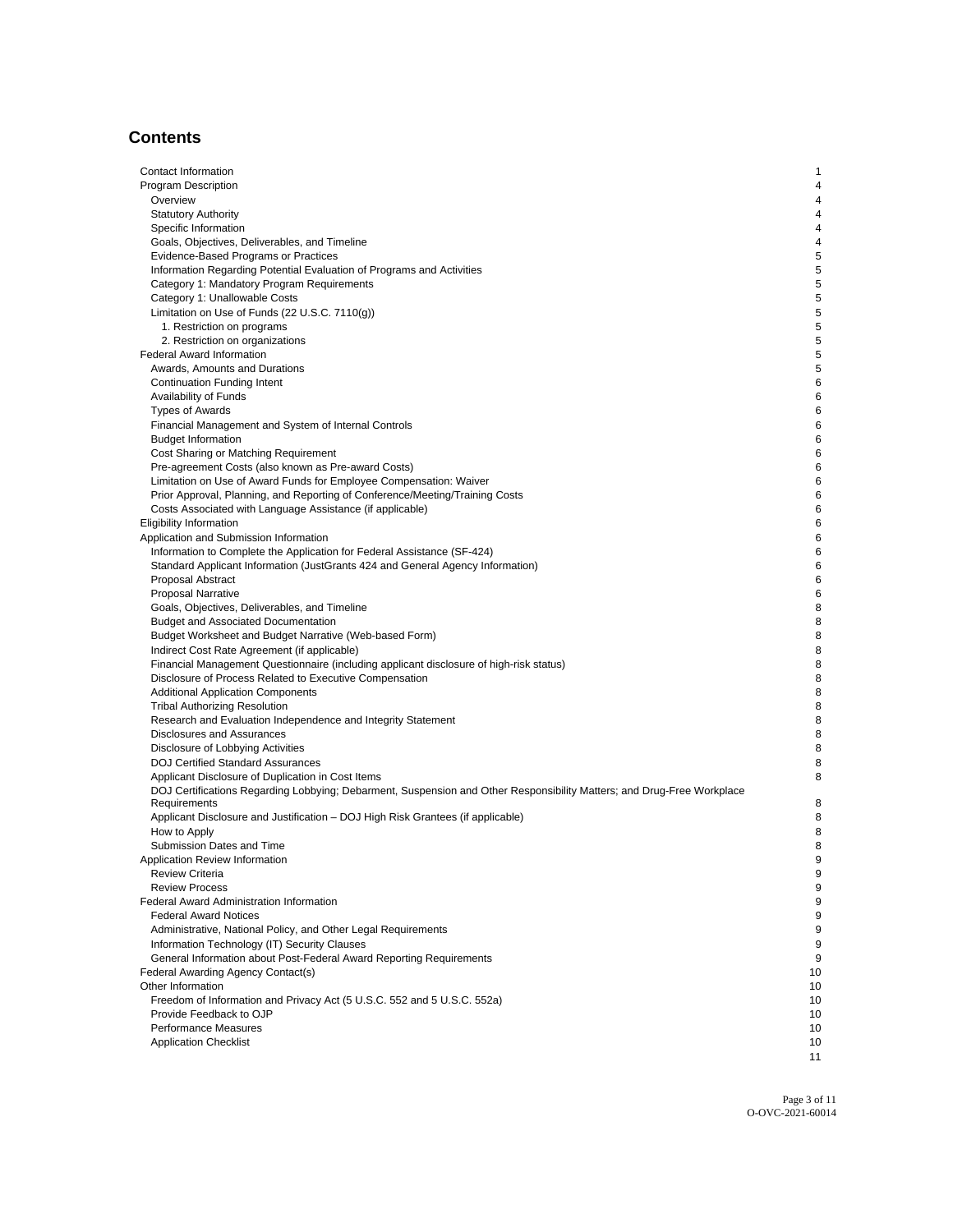## <span id="page-4-0"></span>**Program Description Overview**

This solicitation provides funding for organizations to develop or enhance programs to identify and provide services for youth in contact with juvenile and family courts<br>who are victims of human trafficking crimes—actions past or current crime victimization. These programs should also seek to increase awareness and identification of sex and/or labor trafficking involving youth by educating court stakeholders and through community outreach efforts.

Under the federal Trafficking Victims Protection Act, a victim of trafficking is defined as a person who has been subjected to a "severe form of trafficking in persons,"<br>which, as defined in 22 U.S.C. § 7102(11), means—

• sex trafficking in which a commercial sex act is induced by force, fraud, or coercion, or in which the person induced to perform such an act has not attained 18 years of age; or

• the recruitment, harboring, transportation, provision, or obtaining of a person for labor or services through the use of force, fraud, or coercion for the purpose of subjection to involuntary servitude, peonage, debt bondage, or slavery.

## **Statutory Authority**

22 U.S.C. 7105(b)(2)

#### **Specific Information**

This program supports the efforts of juvenile and family courts to develop, expand, or enhance programs through multi-agency collaborations in order to (1) increase the identification of youth victims of human trafficking crimes (sex and/or labor trafficking) or youth who are at risk for human trafficking due to past or current crime victimization, including child abuse and neglect; (2) provide comprehensive, trauma-informed, supportive direct services for these youth; and (3) reduce the incidence of human trafficking re-victimization or other associated crimes. This program also seeks to increase awareness and identification of sex and labor trafficking involving youth by educating court stakeholders and through community outreach efforts.

Successful applicants to **Category 1: Project Sites** will identify children and youth in contact with juvenile or family court who are victims of sex trafficking and/or<br>labor trafficking or who are at risk for human traffi services and/or diversion programs for these youth. The successful applicant to **Category 2: Training and Technical Assistance (TTA)** will implement TTA that<br>supports the application of best practices, enhances collaborati

## **Goals, Objectives, Deliverables, and Timeline**

**Goals** 

The goals of this project are to develop or enhance programs to provide direct services and diversion programs for youth in contact with the juvenile and family court<br>systems who are victims of sex and/or labor trafficking Through the use of screening and assessment protocols/processes, project sites will identify and provide services to youth victims of human trafficking, and potential victims of this crime, who come into contact with the juvenile and family court due to delinquency, abuse and neglect, divorce, child custody, and other matters under court jurisdiction. To prevent further involvement in the justice system and potential re-traumatization, these youth victims of human trafficking will be offered<br>specialized services in order to meet their specific treatm trafficking involving youth by educating court stakeholders and through community outreach efforts.

#### **Objectives**

#### **Category 1: Project Sites**

- Implement **screening and assessment protocols/processes** to identify children and youth in contact with juvenile or family court who are victims of<br>sex trafficking and/or labor trafficking or who are at risk for human traf neglect.
- Develop or expand intervention models to provide **direct services and/or diversion programs** for these youth. Program models should meet the treatment needs of eligible youth by identifying mental health and substance use needs, establishing linkages and referrals to community-based direct service providers, and ensuring appropriate aftercare services are available (e.g., family reunification, housing support, education, employment<br>assistance, community engagement). Specialty courts are one example of a prom commercial sexual exploitation and child sex trafficking (per Child Abuse Neglect, 2020 Feb;100:104041. DOI: [10.1016/j.chiabu.2019.104041](https://doi.org/10.1016/j.chiabu.2019.104041) Epub 2019 Jun 22). Program models should include a plan for how services will be provided to the identified youth in an individualized and timely manner.
- . Provide trauma-informed care through a multidisciplinary team that includes multiple systems of care and community-based organizations to facilitate linkages to treatment and services that address the complex needs of youth who are victims of or at risk for human trafficking and their caregivers. Partners should include judges, law enforcement officers, prosecutors, juvenile defenders, probation staff, victim service providers, social workers,<br>survivor advocates, and the youth and their caregivers. Through the mult youth victims and potential victims. Services might include rehabilitative and health-related services, housing safety, educational programs, traumainformed mental health counseling, and medical and dental care, among others.
- . Increase awareness and identification of sex and/or labor trafficking involving youth by educating court stakeholders and through community outreach efforts.
- Participate in an annual peer-to-peer **learning opportunity** hosted by the OVC-funded training and technical assistance (TTA) provider under Category 2 of this solicitation.

#### **Category 2: Training and Technical Assistance**

This category will expand the skills of program sites to (1) develop or enhance programs to identify and provide services for youth in contact with juvenile and family courts who are victims of human trafficking crimes—actions that facilitate the commercial sexual exploitation or forced labor of youth—or who are at risk for human<br>trafficking due to past or current crime victimization, in involving youth by educating court stakeholders and increasing community outreach efforts.

This includes the development and provision of TTA to the OVC-funded programs under Category 1 of this solicitation. The successful applicant will implement TTA that supports the application of best practices, enhances collaboration, and improves outcomes for Category 1 program sites. The successful applicant is expected to develop and host an annual meeting for the grantees funded under Category 1 of this solicitation. TTA will include peer-to-peer learning across multiple system stakeholders, including but not limited to judges, law enforcement officers, prosecutors, juvenile defenders, probation staff, victim service providers, socialworkers,<br>and survivor advocates. Applicants should also plan to innovations, and lessons learned from this project at the national level.

#### **Deliverables**

For Category 1, the deliverable to be provided is services, measured quarterly by service hours or units delivered, type of service, and other key data points. For **Category 2**, the deliverable to be provided is TTA delivery, measured as training and technical assistance activities taking place within the reporting period and other key data points.

> Page 4 of 11 O-OVC-2021-60014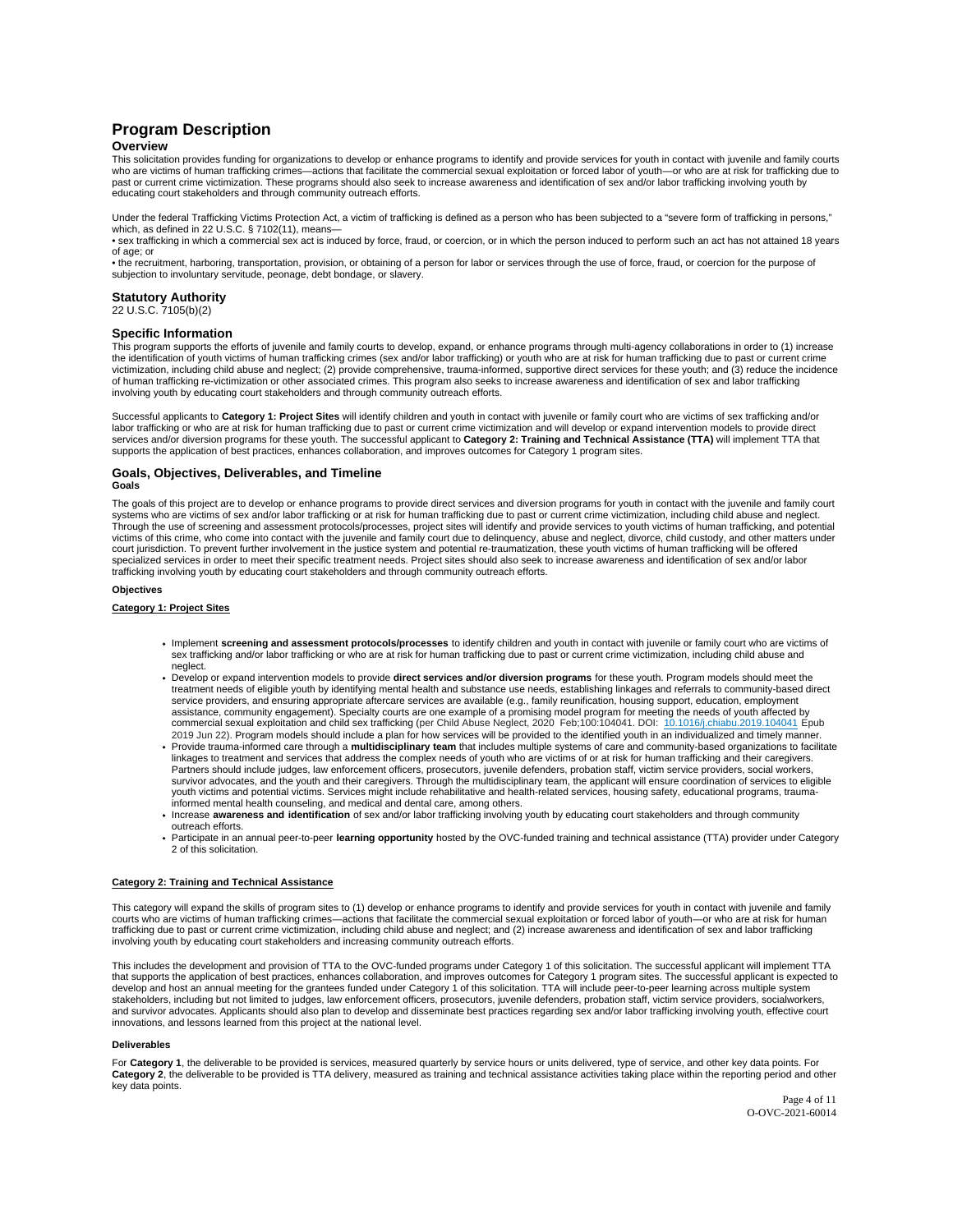<span id="page-5-0"></span>The Goals, Objectives, and Deliverables are directly related to the performance measures that demonstrate the results of the work completed, as discussed under Application and Submission Information.

## **Evidence-Based Programs or Practices**

OJP strongly emphasizes the use of data and evidence in policymaking and program development in criminal justice, juvenile justice, and crime victim services. For additional information and resources on evidence-based programs or practices, see the OJP Grant Application Resource Guide

## **Information Regarding Potential Evaluation of Programs and Activities**

OJP may conduct or support an evaluation of the programs and activities funded under this solicitation. For additional information, see the <u>OJP Grant Application</u><br><u>Resource Guide</u> section entitled "Information Regarding P

## **Category 1: Mandatory Program Requirements**

Applicants that receive funding under this program will be required to complete the following:

- 1. Submit the policies, procedures, and rules governing the provision of services for review and approval (post-award, as required by OVC).
- 2. Ensure the policies and procedures follow applicable federal and state laws protecting the civil rights of program participants and staff (post-award), including<br>through accessing OJP training and resources on civil rig
- 3. Ensure that any staff, partner staff, or service providers working with trafficking victims are adequately licensed and trained to work with such victims, including by accessing OVC-supported TTA.
- 4. Ensure the project coordinator or program director and one other key staff member attend an in-person or remote OVC grantee orientation and have relevant staff participate in OVC-sponsored TTA.

#### **Category 1: Unallowable Costs**

The following activities cannot be supported with grant funds:

#### **Holding Beds**

Grantees may not "hold beds" in a housing facility by charging their cost to the grant and keeping them empty until a victim needs the bed when other victims need access to the beds, as this may be considered an unallowable contingency payment (cf.2 C.F.R. 200.433(c)).

#### **Stipends/Incentives to Participate in Services**

Neither cash nor non-cash stipends or incentives may be paid to victims to encourage their participation in services. Nominal cash or non-cash stipends (e.g., taxi or ride -share vouchers, public transportation tickets or tokens; money to pay for childcare or gift cards for meals that are necessary when participants receive services) are allowable.

**Primary Prevention Activities**<br>Per 22 U.S.C. § 7105(b)(2), the purpose of this funding is to support victim service programs: therefore, applicants should not propose primary prevention activities under this program.

## **Limitation on Use of Funds (22 U.S.C. 7110(g))**

The following statutory language applies to all awards under this solicitation:

1. Restriction on programs

No funds made available to carry out this chapter, or any amendment made by this chapter, may be used to promote, support, or advocate the legalization or practice of prostitution. Nothing in the preceding sentence shall be construed to preclude assistance designed to promote the purposes of this Act by ameliorating the suffering of, or health risks to, victims while they are being trafficked or after they are out of the situation that resulted from such victims being trafficked.

2. Restriction on organizations

No funds made available to carry out this chapter, or any amendment made by this chapter, may be used to implement any program that targets victims of severe forms of trafficking in persons described in section 7102(9)(A) of this title through any organization that has not stated in either a grant application, a grant agreement, or both, that it does not promote, support, or advocate the legalization or practice of prostitution. The preceding sentence shall not apply to organizations that provide services to individuals solely after they are no longer engaged in activities that resulted from such victims being trafficked.

## **Federal Award Information**

## **Solicitation Category**

| <b>Competition ID</b><br><b>Enter to sort</b> | Category *                                                   | <b>Number of Awards</b> |              |                  | Dollar Amount for Aware erformance Start Date Performance Duration (Months) |
|-----------------------------------------------|--------------------------------------------------------------|-------------------------|--------------|------------------|-----------------------------------------------------------------------------|
|                                               |                                                              |                         |              |                  |                                                                             |
|                                               |                                                              |                         |              |                  |                                                                             |
| C-OVC-2021-00014-PROD 1: Project Sites        |                                                              |                         | \$450,000.00 | 10/1/21 12:00 AM | 36                                                                          |
|                                               |                                                              |                         |              |                  |                                                                             |
|                                               | C-OVC-2021-00015-PROD 2: Training and Technical Assistance 1 |                         | \$600,000.00 | 10/1/21 12:00 AM | 36                                                                          |
|                                               |                                                              |                         |              |                  |                                                                             |
|                                               |                                                              |                         |              |                  |                                                                             |

#### **Awards, Amounts and Durations Period of Performance Start Date**

10/1/21 12:00 AM

**Period of Performance Duration (Months)** 

36

**Anticipated Total Amount to be Awarded Under Solicitation**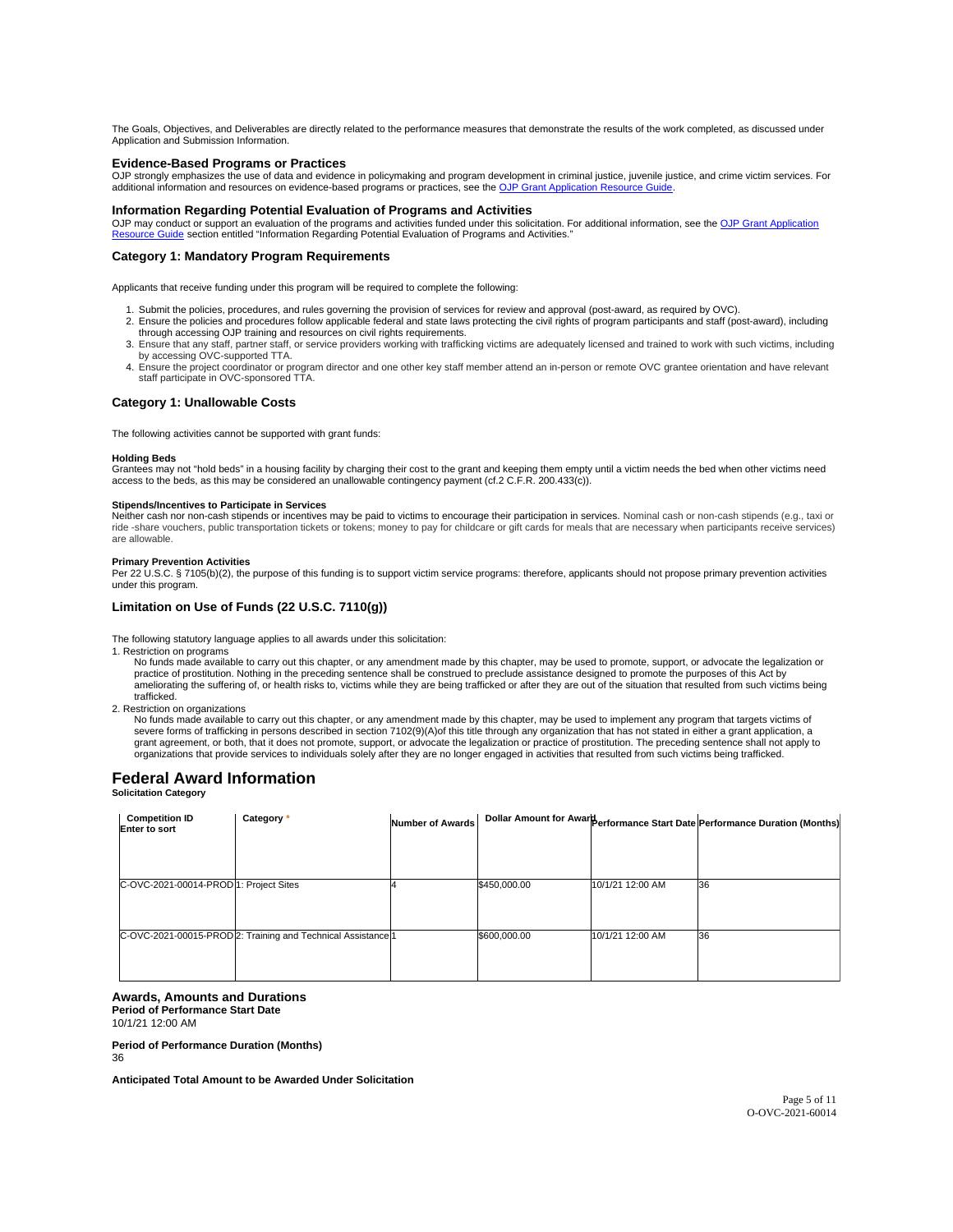<span id="page-6-0"></span>\$[2,400,000.00](https://2,400,000.00)

#### **Continuation Funding Intent**

OVC may, in certain cases, provide additional funding in future years to awards made under this solicitation, through continuation awards. OJP will consider, among other factors, OJP's strategic priorities, a recipient's overall management of the award, and progress of award funded work, when making continuation award decisions.

#### **Availability of Funds**

This solicitation, and awards (if any are made) under this solicitation, are subject to the availability of appropriated funds and to any modifications or additional requirements that may be imposed by the agency or by law. In addition, nothing in this solicitation is intended to, and does not, create any right or benefit, substantive or procedural, enforceable at law or in equity by any party against the United States, its departments, agencies, or entities, its officers, employees, or agents, or any other person.

#### **Types of Awards**

OVC expects to make awards under both categories of this solicitation as cooperative agreements, which provide for OJP to have substantial involvement in carrying out award activities. See the "Administrative, National Policy, and Other Legal Requirements" section of the [OJP Grant Application Resource Guide.](https://www.ojp.gov/funding/apply/ojp-grant-application-resource-guide#administrative)

#### **Financial Management and System of Internal Controls**

Award recipients and subrecipients (including recipients or subrecipients that are pass-through entities) must, as described in the Part 200 Uniform Requirements as<br>set out at 2 C.F.R. 200.303, comply with standards for fi C.F.R. Part 2800, which adopts (with certain modifications) the provisions of 2 C.F.R. Part 200. See [OJP Grant Application Resource Guide](https://www.ojp.gov/funding/apply/ojp-grant-application-resource-guide#fm-internal-controls) for additional information.

## **Budget Information**

## **Cost Sharing or Matching Requirement**

For **Category 1** applicants, pursuant to 22 U.S.C. § 7105(b)(2), awards made under this solicitation require a 25 percent **cash or in-kind match**. See [OJP Grant](https://www.ojp.gov/funding/Apply/Resources/Grant-App-Resource-Guide.htm#costSharing)  [Application Resource Guide](https://www.ojp.gov/funding/Apply/Resources/Grant-App-Resource-Guide.htm#costSharing) for additional information on this match requirement.

This solicitation does not require a match for **Category 2**.

## **Pre-agreement Costs (also known as Pre-award Costs)**

See the [OJP Grant Application Resource Guide](https://www.ojp.gov/funding/apply/ojp-grant-application-resource-guide#pre-agreement-costs) information on Pre-agreement Costs (also known as Pre-award Costs).

## **Limitation on Use of Award Funds for Employee Compensation: Waiver**

See the [OJP Grant Application Resource Guide](https://www.ojp.gov/funding/apply/ojp-grant-application-resource-guide#limitation-use-award) information on Limitation on Use of Award Funds for Employee Compensation; Waiver.

## **Prior Approval, Planning, and Reporting of Conference/Meeting/Training Costs**

See the OJP Grant Application Resource Guidefor information on Prior Approval, Planning, and Reporting of Conference/Meeting/Training Costs.

## **Costs Associated with Language Assistance (if applicable)**

See the [OJP Grant Application Resource Guide](https://www.ojp.gov/funding/apply/ojp-grant-application-resource-guide#costs-associated) for information on Costs Associated with Language Assistance.

## **Eligibility Information**

For eligibility information, see the title page.

## **Application and Submission Information**

The following application elements MUST be included in the application submission for an application to meet the basic minimum requirements (BMR) to advance to peer review and receive consideration for funding:

- Proposal Abstract, • Proposal Narrative, and
- 
- Budget Worksheet and Budget Narrative (web-based form).

See the "Application Elements and Formatting Instructions" section of the <u>OJP Grant Application Resource Guide</u> for information on what happens to an application<br>that does not contain all the specified elements or that is

## **Information to Complete the Application for Federal Assistance (SF-424)**

The SF-424 will be submitted in [Grants.gov.](https://Grants.gov)The SF-424 is a required standard form used as a cover sheet for submission of pre-applications, applications, and<br>related information. See the <u>OJP Grant Application Resource Gui</u>

Intergovernmental Review: This solicitation ("funding opportunity") is not subject to [Executive Order 12372.](https://www.archives.gov/federal-register/codification/executive-order/12372.html) (In completing the SF-424, an applicant is to answer question 19 by selecting the response that the "Program is not covered by E.O. 12372.")

## **Standard Applicant Information (JustGrants 424 and General Agency Information)**

The Standard Applicant Information section of the JustGrants application is pre-populated with the SF-424 data submitted in [Grants.gov](https://Grants.gov). Applicants will need to review the Standard Applicant Information in JustGrants and make edits as needed. Within this section, applicants will need to: add zip codes for areas affected by the project; confirm their Authorized Representative; and verify the organization's legal name and address.

## **Proposal Abstract**

A proposalabstract (no more than 400 words) summarizing the proposed project including primary activities, products and deliverables, the service area, and who<br>will benefit from the proposed project, will be completed in t

#### **Proposal Narrative**

Page 6 of 11 O-OVC-2021-60014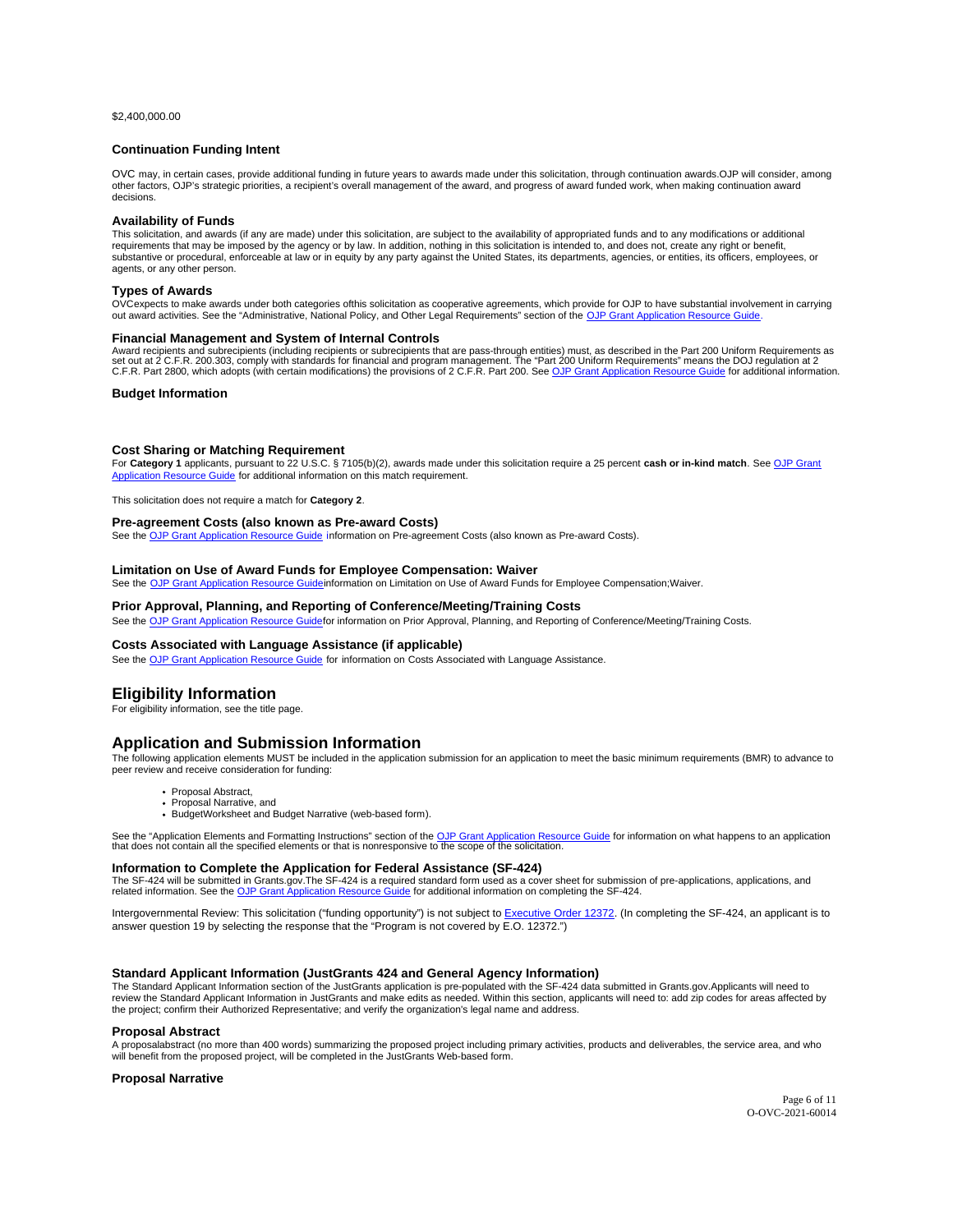The proposal narrative should be submitted as an attachment in JustGrants. The attached document should be double-spaced, using a standard 12-point Times New Roman font; have no less than 1-inch margins; and should not exceed 15 pages. Pages should be numbered and submitted as an attachment. If the proposal narrative fails to comply with these length restrictions, OVC may negatively consider such noncompliance in peer review and in final award decisions.

The proposal narrative should address the following selection criteria: (1) description of the issue, (2) program design and implementation plan, (3) timeline, (4) capabilities and competencies, (5) letters of support/memoranda of understanding, and (6) plan for collecting the data required for this solicitation's performance measures. The applicant should clearly delineate the connections between and among each of these sections. For example, the applicant should derive the goals and objectives directly from the problems to be addressed. Similarly, the project design section should clearly explain how the program's structure and activities will accomplish the goals and objectives identified in the previous section.

#### a. **Description of the Issue**

Applicants should briefly describe the nature and scope of the problem that the program will address (e.g., prevalence of child trafficking and specific needs for youth in contact with the juvenile and family court systems who are victims of child trafficking or who are at risk for child trafficking due to past or current child abuse or<br>other victimization, and ability to increase awarene The applicant should use data to provide evidence that the problem exists, demonstrate the size and scope of the problem, and document the effects of the problem on the target population and the larger community. Any data or research referenced in the narrative should include information about the source of the data and/or a citation. Applicants should describe the target population and any previous or current attempts to address the problem.

Applicants should describe any research or evaluation studies that relate to the problem and contribute to their understanding of its causes and potential solutions. While OVC expects applicants to review the research literature for relevant studies, they should also explore whether unpublished local sources of research or evaluation data are available.

#### a. **Project Design and Implementation Plan**

Applicants should detail how the project will operate throughout the funding period and describe the strategies that they will use to achieve the goals and objectives identified in the previous section. Applicants should describe how they will complete the deliverables stated in the "Goals, Objectives, Deliverables" section. OVC encourages applicants to select evidence-based practices for their programs.

This section should also include details regarding any leveraged resources (cash or in-kind) from local sources to support the project, and discuss plans for sustainability beyond the grant period.

#### a. **Timeline**

Applicants should submit a realistic timeline or milestone chart that indicates major tasks associated with the goals and objectives of the project, assigns responsibility for each, and plots completion of each task by month or quarter for the duration of the award, using "year 1," "month 1," "quarter 1," etc., not calendar dates.

Applicants should submit the timeline as a separate attachment, as stipulated under "[Additional Attachments"](https://www.ojp.gov/funding/apply/ojp-grant-application-resource-guide#applicationAttachments) On receipt of an award, the recipient may revise the timeline, based on TTA that OVC will provide.

#### a. **Capabilities and Competencies**

This section should describe the experience and capability of the applicant organization and any contractors or subgrantees that the applicant will use to implement and manage this effort and its associated federal funding, highlighting any previous experience implementing projects of similar design or magnitude. Applicants should highlight their experience/capability/capacity to manage subawards, including details on their system for fiscal accountability. Management and staffing patterns should be clearly connected to the project design described in the previous section. Applicants should describe the roles and responsibilities of project staff and explain the program's organizational structure and operations. Applicants should include a copy of an organizational chart showing how the organization operates, including who manages the finances; how the organization manages subawards, if there are any; and the management of the project proposed for funding.

#### a. **Letters of Support/Memoranda of Understanding**

If submitting a joint application, as described under "Eligibility," applicants should provide signed and dated letters of support or memoranda of understanding for all key partners that include the following:

- Expression of support for the program and a statement of willingness to participate and collaborate with it.
- Description of the partner's current role and responsibilities in the planning process and expected responsibilities when the program is operational.
- Estimate of the percentage of time that the partner will devote to the planning and operation of the project.

Letters of support may be addressed to the OVC Director. Only letters of support that are submitted by the due date and with the full application will be considered during the review process.

#### **f. Plan for Collecting the Data Required for this Solicitation's Performance Measures**

This section must include the following information:

- 1. A plan for collecting all of the performance measures data required by this solicitation.
- 2. A description of the qualifications of the key staff who will be responsible for collecting data and reporting performance measures in JustGrants.

OJP will require each successful applicant to submit regular performance data that demonstrate the results of the work carried out under the award. The performance data directly relate to the goals, objectives, and deliverables identified under "Goals, Objectives, and Deliverables" in the Program Description.

Award recipients will be required to submit performance measure data and performance reports in JustGrants. Examples of the performance measures questionnaire can be found at [https://ovc.ojp.gov/funding/performance-measures-overview.](https://ovc.ojp.gov/funding/performance-measures-overview) Further guidance on the post-award submission process will be provided, if selected for award.

Note: Applicants are **not** required to submit performance data with the application. Rather, performance measures information is included as an alert that successful applicants will be required to submit performance data as part of the reporting requirements under an award.

Page 7 of 11 O-OVC-2021-60014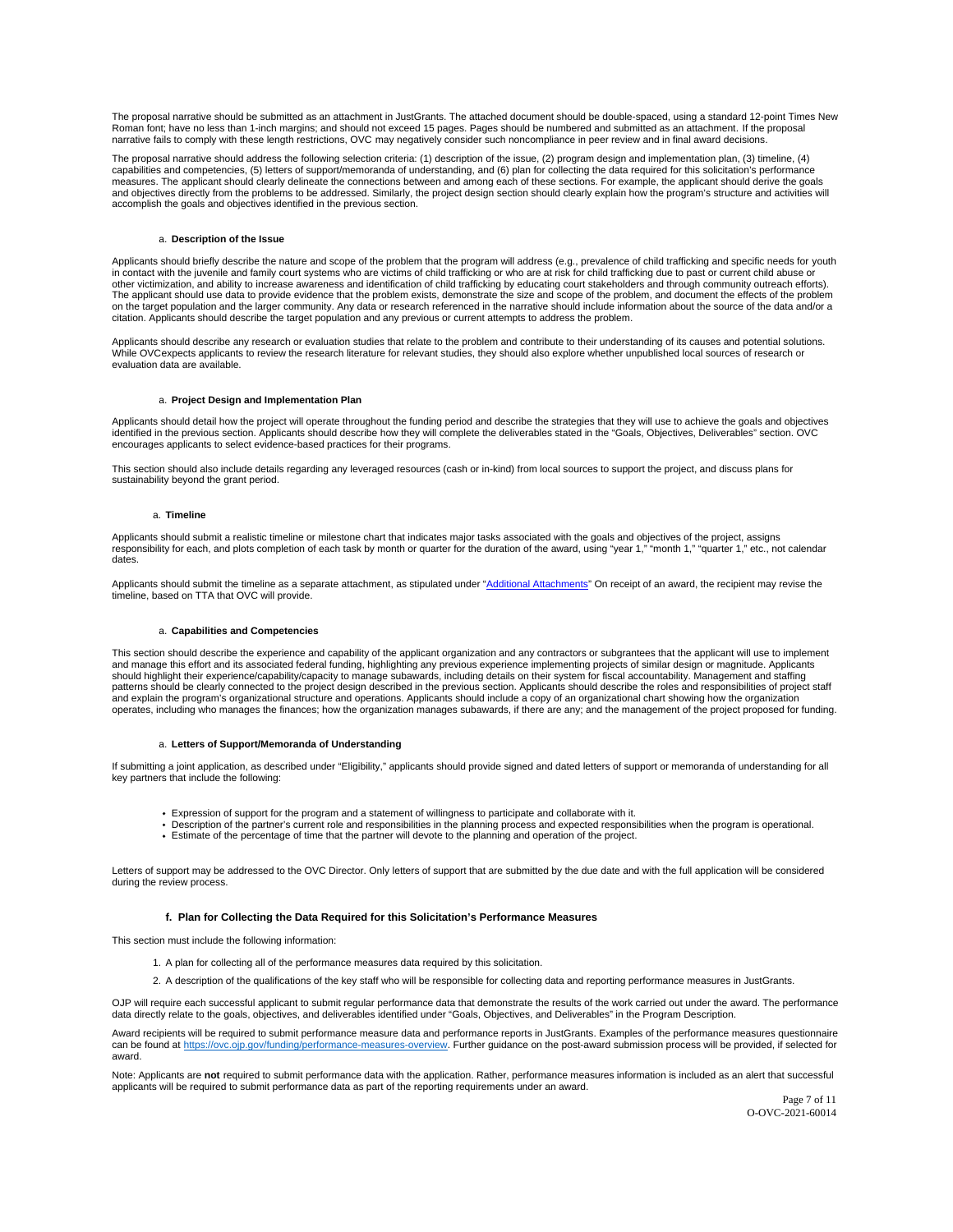### <span id="page-8-0"></span>**Note on Project Evaluations**

An applicant that proposes to use award funds through this solicitation to conduct project evaluations must follow the guidance under "Note on Project Evaluations" in the [OJP Grant Application Resource Guide.](https://www.ojp.gov/funding/apply/ojp-grant-application-resource-guide#project-evaluations)

#### **Goals, Objectives, Deliverables, and Timeline**

Applicants will submit the FY 2021 Enhancing Juvenile and Family Court Responses to Human Trafficking program goals, objectives, deliverables, and timelines in<br>the JustGrants web-based form. See the <u>OJP Grant Application </u>

#### **Budget and Associated Documentation**

#### **Budget Worksheet and Budget Narrative (Web-based Form)**

Applicants will complete the JustGrants web-based budget form. See the OJP Grant Application Resource Guidefor additional information.

Successful applicants are expected to participate in a 2-day peer learning collaborative meeting in the first year of the project and also in each subsequent year of the project, which they should include in their budget. Applicants should budget approximately \$2,000 per person (up to three people) to attend the meetings and record this as part of the travel line item in the budget. The Office of the Chief Financial Officer requires cost calculations for all line items in your budget, including this required travel. The cost breakdown should include airfare, per diem rate, lodging, number of travelers, number of days, etc. (for example, 3 people x airline ticket<br>(\$500) = \$1,500, 3 people x 2 days per diem (\$76/day) = rates.

## **Indirect Cost Rate Agreement (if applicable)**

Applicants will submit their indirect cost rate agreement by uploading the agreement as an attachment in JustGrants. See the [OJP Grant Application Resource Guide](https://www.ojp.gov/funding/apply/ojp-grant-application-resource-guide#budget-prep) for additional information.

## **Financial Management Questionnaire (including applicant disclosure of high-risk status)**

Applicants will download the questionnaire in JustGrants and submit by uploading the completed questionnaire as an attachment in JustGrants. See the OJP Grant Application Resource Guidefor additional information.

### **Disclosure of Process Related to Executive Compensation**

If applicable, applicants will submit a description of the process used to determine compensation by uploading the document as an attachment in JustGrants. See the "Application Attachments" section of the [OJP Grant Application Resource Guide](https://www.ojp.gov/funding/apply/ojp-grant-application-resource-guide#application-attachments) for information.

#### **Additional Application Components**

Applicants will attach the additional requested documentation in JustGrants.

## **Tribal Authorizing Resolution**

If applicable, applicants will submit the Tribal Authorizing Resolution by uploading the resolution as an attachment in JustGrants. An application in response to this solicitation may require inclusion of information related to a tribal authorizing resolution as an attachment. See the [OJP Grant Application Resource Guide](https://www.ojp.gov/funding/apply/ojp-grant-application-resource-guide#tribal-authorizing-resolution) for information on tribal authorizing resolutions.

## **Research and Evaluation Independence and Integrity Statement**

If an application proposes research (including research and development) and/or evaluation, the applicant must demonstrate research/evaluation independence and<br>integrity, including appropriate safeguards, before it may rec integrity, including appropriate safeguards, see the [OJP Grant Application Resource Guide.](https://www.ojp.gov/funding/apply/ojp-grant-application-resource-guide#research-evaluation)

#### **Disclosures and Assurances**

Applicants will complete the following disclosures and assurances.

#### **Disclosure of Lobbying Activities**

Applicants will complete and submit the SF-LLL in [Grants.gov](https://Grants.gov). See the [OJP Grant Application Resource Guide](https://www.ojp.gov/funding/apply/ojp-grant-application-resource-guide#apply) for additional information.

## **DOJ Certified Standard Assurances**

See the DOJ Certified Standard Assurances in the OJP Grant Application Resource Guide.

#### **Applicant Disclosure of Duplication in Cost Items**

Applicants will complete the JustGrants web-based Applicant Disclosure of Duplication in Cost Items form. See the [OJP Grant Application Resource Guide](https://www.ojp.gov/funding/apply/ojp-grant-application-resource-guide#applicant-disclosure-pending-applications) for additional information.

## **DOJ Certifications Regarding Lobbying; Debarment, Suspension and Other Responsibility Matters; and Drug-Free Workplace Requirements**

Applicants will review and accept the DOJ Certified Certifications Regarding Lobbying; Debarment, Suspension and Other Responsibility Matters; and Drug-Free<br>Workplace Requirements. See <u>OJP Grant Application Resource Guide</u>

## **Applicant Disclosure and Justification – DOJ High Risk Grantees (if applicable)**

If applicable, applicants will submit as an attachment in JustGrants. See the [OJP Grant Application Resource Guide](https://www.ojp.gov/funding/apply/ojp-grant-application-resource-guide) for additional information. A DOJ high risk grantee is a recipient that has received a DOJ high risk designation based on a documented history of unsatisfactory performance, financial instability, management system or other internal control deficiencies, or noncompliance with award terms and conditions on prior awards, or that is otherwise not responsible.

#### **How to Apply**

Applicants will submit an **SF-424** and an **SF-LLL** in [Grants.gov](https://Grants.gov) at <https://www.grants.gov/web/grants/register.html>.

Applicants will submit the **full application** including attachments in JustGrants at [JustGrants.usdoj.gov](https://justicegrants.usdoj.gov/).

For additional information, see the "How to Apply" section in the [OJP Grant Application Resource Guide.](https://www.ojp.gov/funding/apply/ojp-grant-application-resource-guide#apply)

#### **Submission Dates and Time**

The SF-424 and the SF-LLL will be submitted in [Grants.gov](https://Grants.gov) by11:59 p.m., eastern time (ET) on April 16 2021. OJP urges applicants to submit applications at least

Page 8 of 11 O-OVC-2021-60014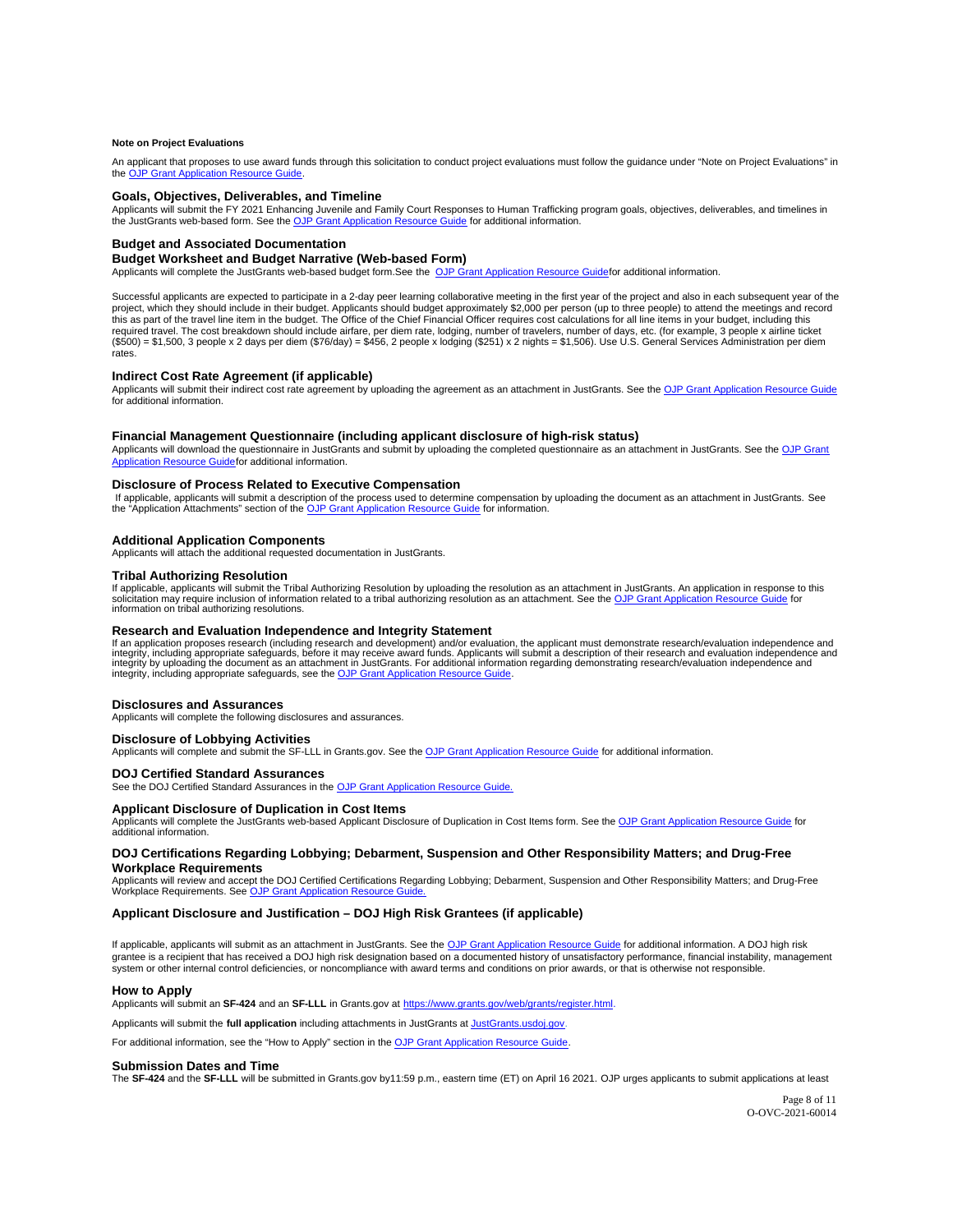<span id="page-9-0"></span>72 hours prior to the application due date to allow time for the applicant to receive validation messages or rejection notifications from [Grants.gov](https://Grants.gov) and to correct in a timely fashion any problems that may have caused a rejection notification.

The **full application** will be submitted in JustGrants on April 30, 2021 by 11:59 p.m., eastern time (ET).

To be considered timely, the full application must be submitted in JustGrants by the JustGrants application deadline.

## **Application Review Information**

## **Review Criteria**

Applications that meet basic minimum requirements will be evaluated by peer reviewers. Applications will be evaluated on how the proposed project/program addresses the following criteria:

- 1. Statement of the Problem/Description of the Issue(15%) evaluate the applicant's understanding of the program/issue to be addressed.
- 2. Project Design and Implementation (40%)- evaluate the adequacy of the proposal, including the goals, objectives, timelines, milestones, and deliverables.
- 3. Capabilities and Competencies (30%)- evaluate administrative and technical capacity of the applicant to successfully accomplish the goals and objectives.
- 4. Plan for Collecting the Data Required for this Solicitation's Performance Measures (5%) evaluate the applicant's understanding of the performance data reporting requirements and the plan for collecting the required data.
- 5. Budget (10%) evaluate for completeness, cost effectiveness, and allowability (e.g., reasonable, allocable, and necessary for project activities).

#### **Additional Review Criteria**

Other important considerations for OVC include geographic diversity, available funding, past performance, and the extent to which the Budget Worksheet and Budget Narrative (web-based form) accurately explain project costs that are reasonable, necessary, and otherwise allowable under federal law and applicable federal cost principles.

#### **Review Process**

Applications submitted under this solicitation that meet basic minimum requirements, will be evaluated for technical merit by a peer review panel(s) in accordance<br>with OJP peer review policy and procedures using the stated

OJP screens applications to ensure they meet the basic minimum requirements prior to conducting peer review. Although specific requirements may vary, the following are common requirements applicable to all solicitations for funding under OJP programs:

- The application must be submitted by an eligible type of applicant.
- The application must request funding within programmatic funding constraints (if applicable). The application must be responsive to the scope of the solicitation.
- 
- The application must include all items necessary to meet the basic minimum requirements.

Pursuant to the Part 200 Uniform Requirements, before award decisions are made, OJP also reviews information related to the degree of risk posed by the applicant. Among other things to help assess whether an applicant that has one or more prior federal awards has a satisfactory record with respect to performance, integrity, and business ethics, OJP checks whether the applicant is listed in SAM as excluded from receiving a federal award.

In addition, if OJP anticipates that an award will exceed \$250,000 in federal funds, OJP also must review and consider any information about the applicant that appears in the non-public segment of the integrity and performance system accessible through SAM (currently, the Federal Awardee Performance and Integrity Information System, FAPIIS).

**Important note on FAPIIS:** An applicant, may review and comment on any information about itself that currently appears in FAPIIS and was entered by a federal awarding agency. OJP will consider any such comments by the applicant, in addition to the other information in FAPIIS, in its assessment of the risk posed by the applicant.

Absent explicit statutory authorization or written delegation of authority to the contrary, all final award decisions will be made by the Assistant Attorney General, who may take into account not only peer review ratings and OVC recommendations, but also other factors as indicated in this section.

## **Federal Award Administration Information**

## **Federal Award Notices**

See the [OJP Grant Application Resource Guide](https://www.ojp.gov/funding/apply/ojp-grant-application-resource-guide#federal-award-notices) for information on award notifications and instructions.

## **Administrative, National Policy, and Other Legal Requirements**

If selected for funding, in addition to implementing the funded project consistent with the OJP-approved application, the recipient must comply with all award<br>conditions, and all applicable requirements of federal statutes executed in connection with award acceptance).

For additional information on these legal requirements, see the "Administrative, National Policy, and Other Legal Requirements" section in the OJP Grant Application [Resource Guide.](https://www.ojp.gov/funding/apply/ojp-grant-application-resource-guide#administrative)

## **Information Technology (IT) Security Clauses**

An application in response to this solicitation may require inclusion of information related to information technology security. See the OJP Grant Application Resource [Guide](https://www.ojp.gov/funding/apply/ojp-grant-application-resource-guide#information-technology) for information on information technology security.

## **General Information about Post-Federal Award Reporting Requirements**

In addition to the deliverables described in the Program Descriptionsection, any recipient of an award under this solicitation will be required to submit certain reports and data.

Required reports. Recipients typically must submit quarterly financial reports, semiannual progress reports, final financial and progress reports, and, if applicable, an annual audit report in accordance with the Part 200 Uniform Requirements or specific award conditions. Future awards and fund drawdowns may be withheld if<br>reports are delinquent. (In appropriate cases, OJP may require addi

See the [OJP Grant Application Resource Guide](https://www.ojp.gov/funding/Apply/Resources/Grant-App-Resource-Guide.htm) for additional information on specific post-award reporting requirements, including performance measures data.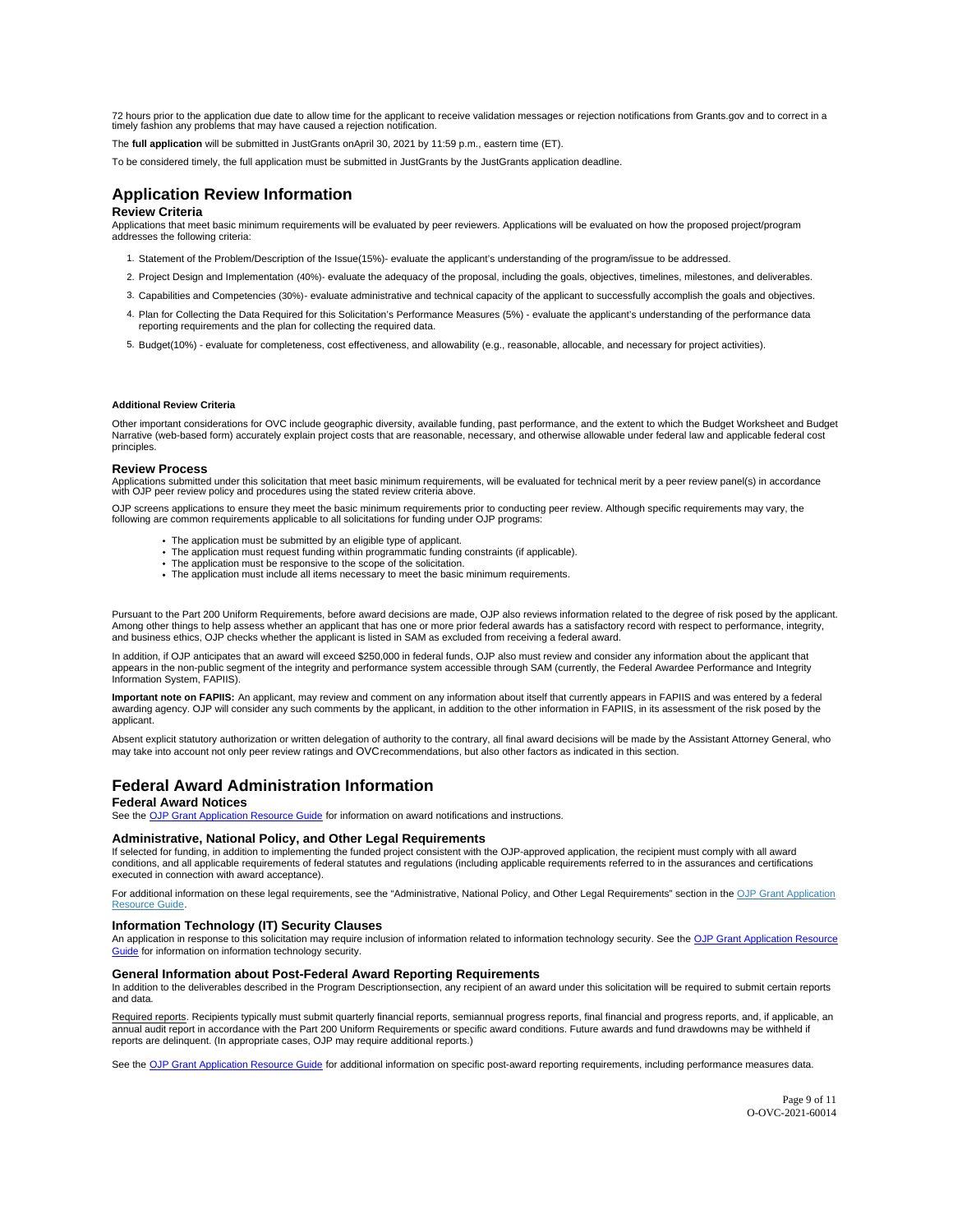## <span id="page-10-0"></span>**Federal Awarding Agency Contact(s)**

For contact(s), see "Contact Information"

For contact information for [Grants.gov,](https://Grants.gov) see "Contact Information."

## **Other Information**

## **Freedom of Information and Privacy Act (5 U.S.C. 552 and 5 U.S.C. 552a)**

See the OJP Grant Application Resource Guidefor information on Freedom of Information and Privacy Act (5 U.S.C. 552 and 5 U.S.C. 552a).

## **Provide Feedback to OJP**

See the OJP Grant Application Resource Guidefor information on how to provide feedback to OJP.

#### **Performance Measures**

Award recipients will be required to submit performance measure data and performance reports in JustGrants. Examples of the performance measures questionnaire can be found at <u>https://ovc.ojp.gov/funding/performance-measures-overview</u>. Further guidance on the post-award submission process will be provided, if selected for<br>award.

## **Application Checklist**

## **OVC FY 2021 Enhancing Juvenile and Family Court Responses to Human Trafficking**

This application checklist has been created as an aid in developing an application.

## **What an Applicant Must Do:**

Prior to Registering in [Grants.gov:](https://Grants.gov)

- Acquire a DUNS Number (see[OJP Grant Application Resource Guide](https://www.ojp.gov/funding/apply/ojp-grant-application-resource-guide#apply))
- Acquire or renew registration with SAM (see [OJP Grant Application Resource Guide\)](https://www.ojp.gov/funding/apply/ojp-grant-application-resource-guide#apply)

To Register with [Grants.gov](https://Grants.gov):

- Acquire AOR and [Grants.gov](https://Grants.gov) username/password (see [OJP Grant Application Resource Guide\)](https://www.ojp.gov/funding/apply/ojp-grant-application-resource-guide#apply)
- Acquire AOR confirmation from the E-Biz POC (see [OJP Grant Application Resource Guide\)](https://www.ojp.gov/funding/apply/ojp-grant-application-resource-guide#apply)

To Find Funding Opportunity:

- Search for the Funding Opportunity on [Grants.gov](https://Grants.gov)
- Select the correct Competition ID [insert if applicable]
- Access Funding Opportunity and Application Package (see [OJP Grant Application Resource Guide\)](https://www.ojp.gov/funding/apply/ojp-grant-application-resource-guide#apply)
- Sign up for [Grants.gov](https://Grants.gov) email [notifications](https://www.grants.gov/web/grants/manage-subscriptions.html) (optional) (see [OJP Grant Application Resource Guide\)](https://www.ojp.gov/funding/apply/ojp-grant-application-resource-guide#apply)
- Read **Important Notice: Applying for Grants in Grants.gov**
- . Read OJP policy and guidance on conference approval, planning, reporting available at [ojp.gov/financialguide/DOJ/PostawardRequirements/chapter3.10a.htm](https://ojp.gov/financialguide/DOJ/PostawardRequirements/chapter3.10a.htm) (see [OJP Grant Application Resource Guide\)](https://www.ojp.gov/funding/apply/ojp-grant-application-resource-guide#prior-approval)

Overview of Post-Award Legal Requirements:

. Review the " [Overview of Legal Requirements Generally Applicable to OJP Grants and Cooperative Agreements - FY 2021 Awards"](https://www.ojp.gov/funding/explore/legal-overview-fy-2021-awards) in the OJP Funding [Resource Center.](https://www.ojp.gov/funding/index.htm)

#### Scope Requirement:

The federal amount requested is within the allowable limit(s).

Eligibility Requirement:

The following entities are eligible to apply:

- State governments
- City or township governments County governments
- Native American tribal organizations (other than federally recognized tribal governments)
- Native American tribal governments (federally recognized)
- Nonprofits having a 501(c)(3) status with the IRS, other than institutions of higher education
- Public- and state-controlled institutions of higher education For-profit organizations, other than small businesses
- Small businesses
- 
- Submit **SF-424** and **SF-LLL** in [Grants.gov](https://Grants.gov)

After SF-424 and SF-LLL Submission in [Grants.gov](https://Grants.gov), Receive [Grants.gov](https://Grants.gov) Email Notifications That:

- Submission has been received in [Grants.gov](https://Grants.gov)
- Submission has either been successfully validated or rejected with errors (see [OJP Grant Application Resource Guide\)](https://www.ojp.gov/funding/apply/ojp-grant-application-resource-guide#apply)